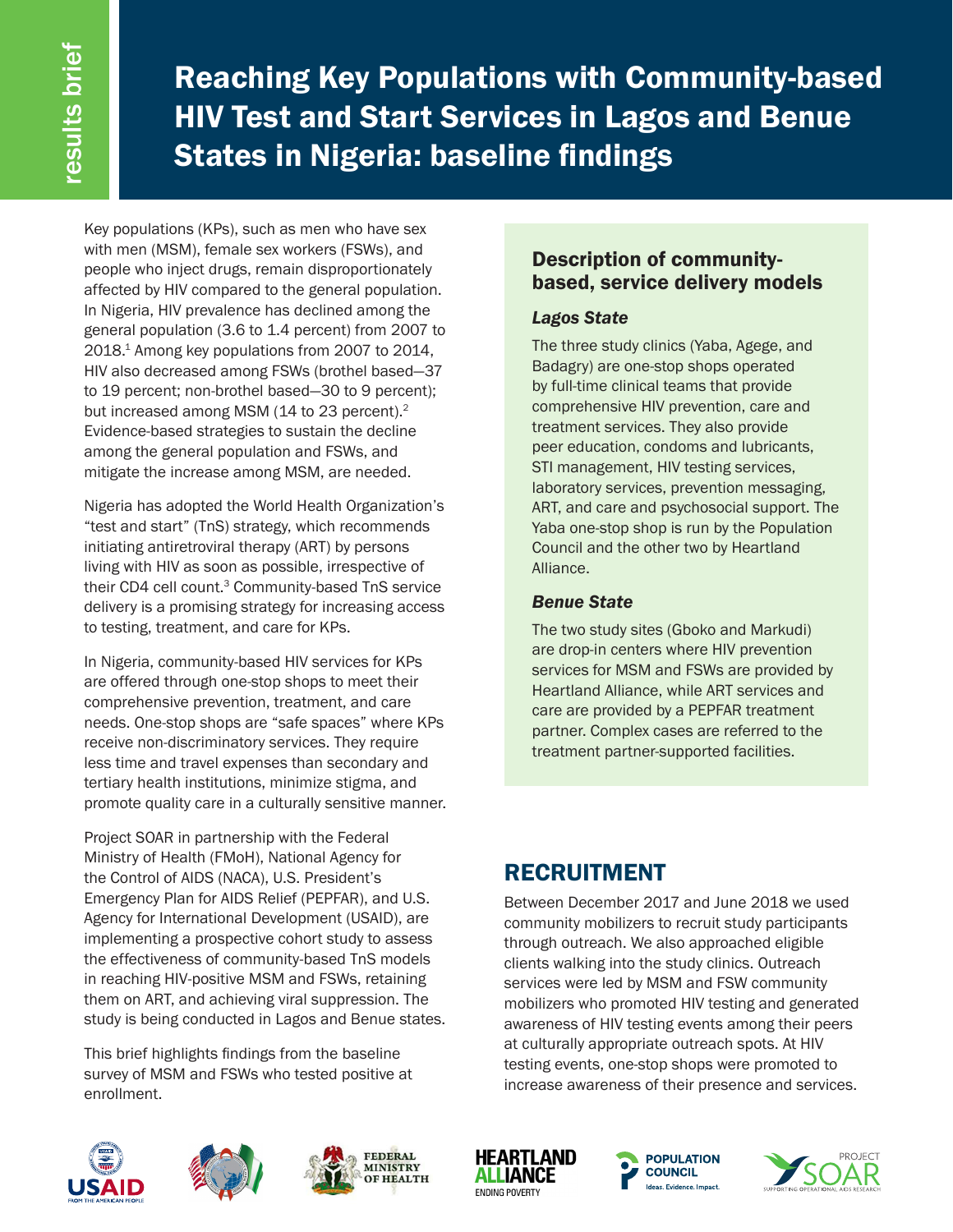## RESULTS

160 FSWs

180 MSM

A total of 605 treatment naïve participants living with HIV were enrolled in the study and participated in the baseline survey (340 in Lagos and 265 in Benue; Figure 1).

More than half of MSM were walk-ins while the vast majority of FSWs were recruited by outreach (Figure 2).

#### 182 FSWs 83 MSM Lagos **Benue** 59% Walk-in 16% Walk-in MSM FSWs 41% **Outreach** 84% **Outreach**

How did participants vary by type of recruitment?

# *MSM*



#### *FSWs*



## Figure 1 Key population distribution by state Figure 2 Recruitment distribution by population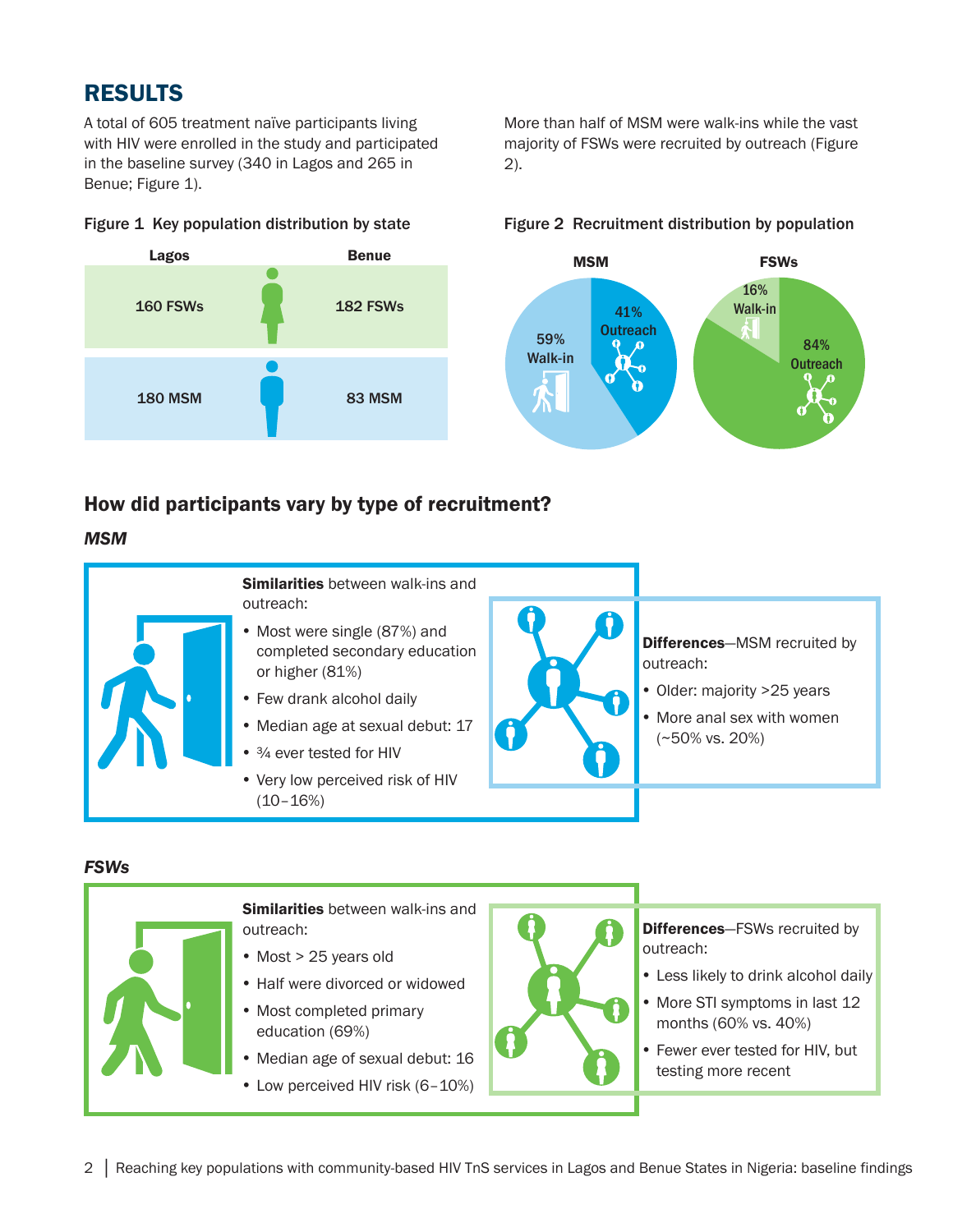#### *Recent HIV testing is more common among MSM and FSWs recruited through outreach*

Figure 3 HIV testing within past 3 months by type of recruitment



#### *STI symptoms and treatment among MSM and FSWs varies by mode of recruitment.*

- More MSM walk-ins reported an STI symptom in the last 12 months and were treated for last STI.
- Fewer FSW walk-ins reported an STI symptom but more likely to be treated.





## How did participants vary by state?

### *MSM in Lagos and Benue reported varying risky sexual behaviors.*

MSM in Lagos had:

- $\bullet$  Less anal sex with women (1 in 5 vs. 3 in 4)
- More lubricant use (2x as many)
- More receptive anal sex (1 in 3 vs. 1 in 20)

#### *Ever tested for HIV was more common among MSM in Benue than Lagos.*



### *Recent HIV testing was more common among MSM and FSW in Benue than Lagos.*